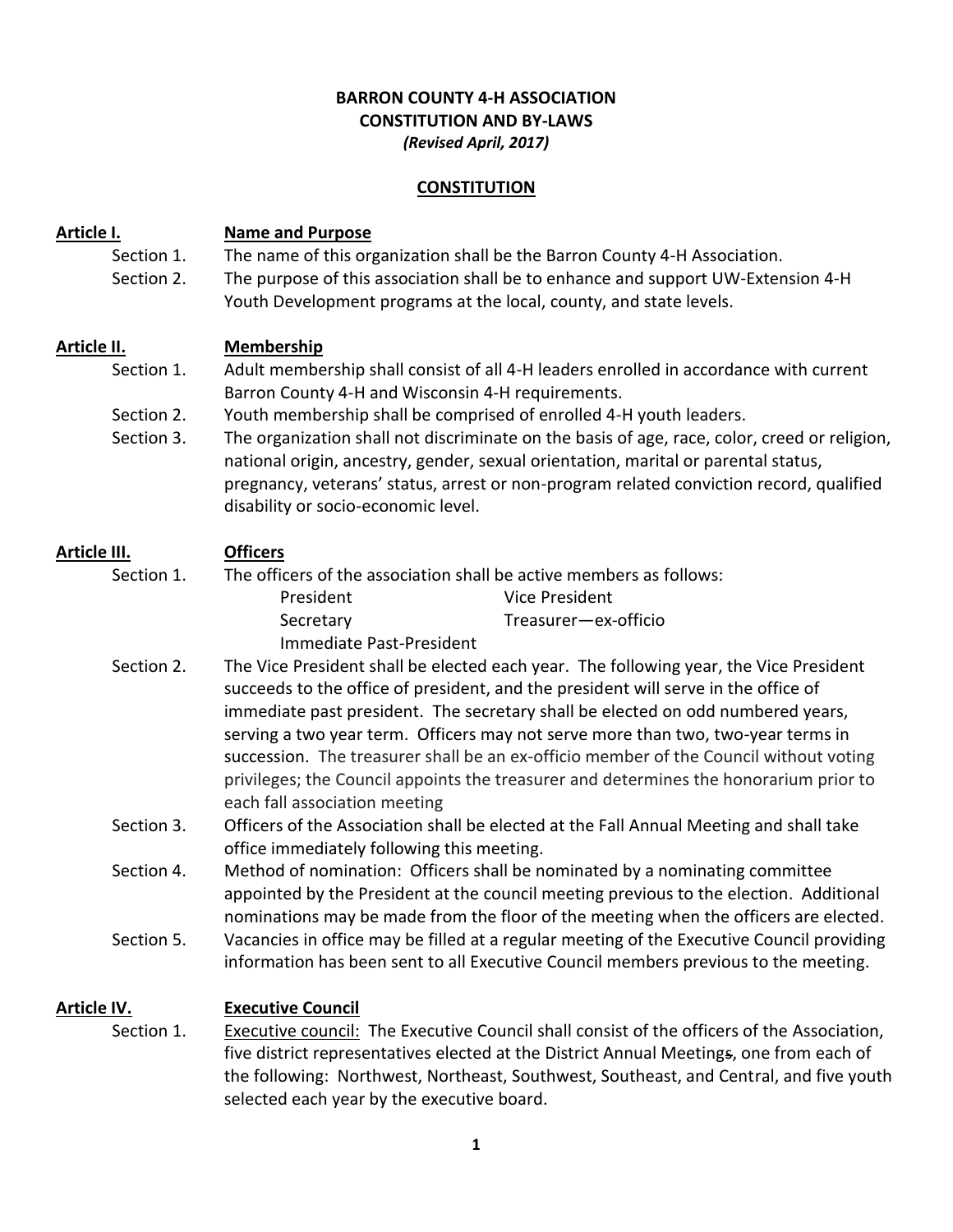- Section 2. District Representatives: District representatives will be elected to serve a 2-year term and District representatives shall not serve more than two consecutive 2-year terms.
- Section 3. Youth Representatives: A maximum of five youth, one from each district, will be chosen by the executive council from application and/or interviews each September. Youth representatives will serve October through September, not to exceed four one-year terms. If there are not applications from each district, they will be filled from the applications received.
- Section 4. Northwest and Southwest will elect in even numbered years, and Central, Southeast and Northeast in the odd years.
- Section 5. If a District representative position cannot be filled within a district, the position may be filled at-large.
- Section 6. The UW-Extension Barron County 4-H Youth Development Educator/Agent serves as a non-voting advisor to the Association and Executive Council.

## **Article V. Meetings**

- Section 1. The Association shall hold two meetings per year: one in the spring and one in the fall. In addition to these meetings, district meetings can be held.
- Section 2. The Executive Council will meet monthly or as needed.

## **Article VI**. **Amendments**

Section 1. The constitution may be amended at any meeting by a two-thirds majority of the members present. Notice must be given at a previous meeting or through notification by mail regarding the change in constitution being considered.

# **Article VII. Dissolution**

Section 1. Upon dissolution of the association, any assets remaining shall be conveyed to a 4-H Youth Development program or the Wisconsin 4-H Foundation as selected by the affirmative vote of the majority of association members entitled to vote.

#### **BY LAWS**

# **Article I. Duties of the Officers**

- Section 1. President: Shall preside at all meetings of the Association. Shall act as chairman of the Executive Council. President and UW-Extension 4-H Youth Development Educator/Agent shall make decisions which in their judgment would or would not require an Executive Council meeting.
- Section 2. Vice President: Shall preside in the absence of the President and take care of all the duties of the President during his/her absence.
- Section 3. Secretary: Shall keep minutes of all meetings of the Association. Shall distribute Executive Council correspondence and communications.
- Section 4. Treasurer (Non-voting): Shall collect and care for all money and dues of the Association. Shall pay bills as ordered by the Executive Council, for items not covered in the yearly approved budget.
- Section 5. Immediate Past President: Shall provide guidance and support and serve as chair of any special ad hoc committees that might involve past presidents.